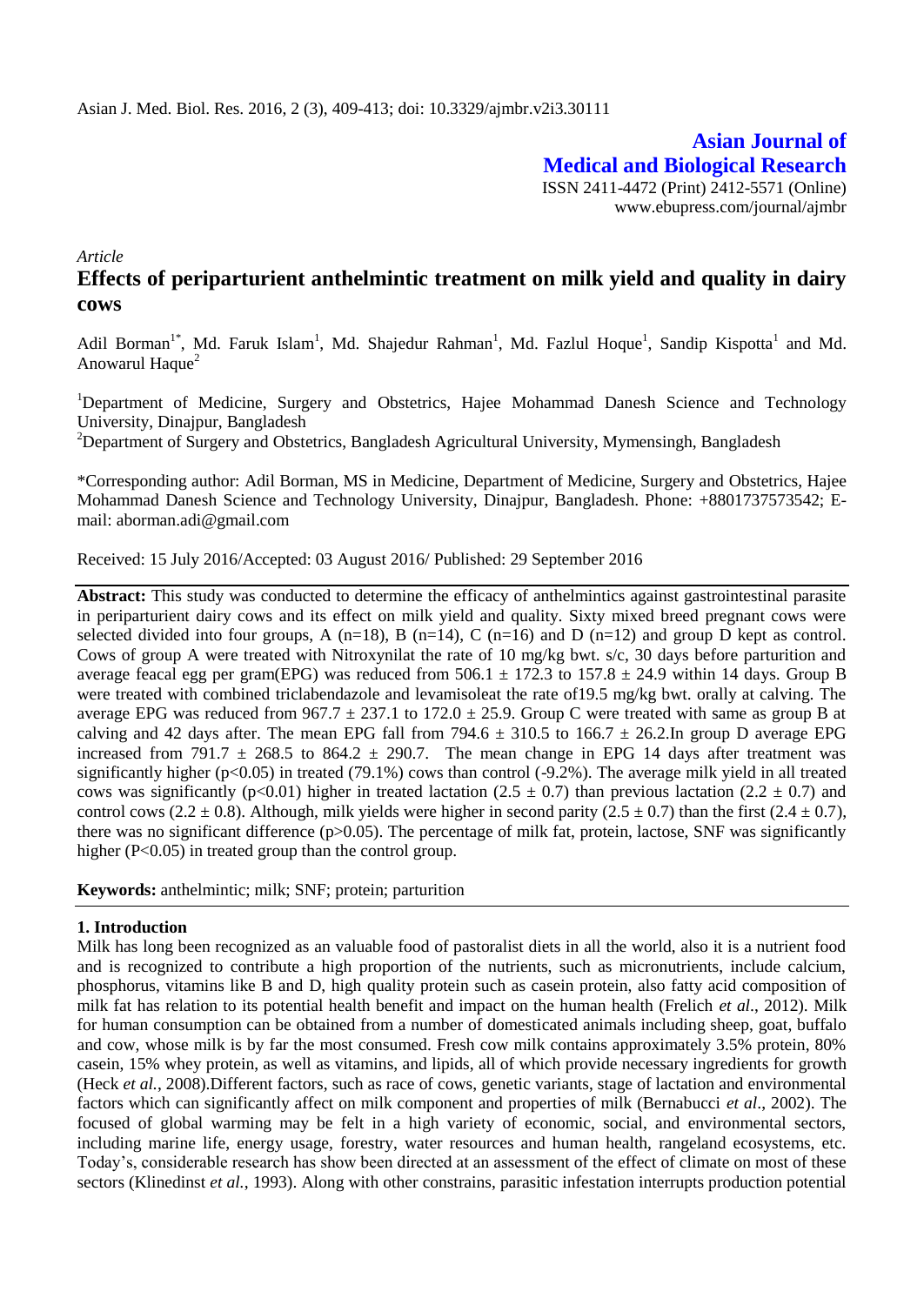of dairy cows in Bangladesh (Jabbar and Green, 1983). Parasitism results in a reduced nutrient supply to the host through voluntary reductions in food intake and reduced food efficiency and it has major detrimental effects on the efficiency of production of ruminants through losses up of to 50% are not uncommon. Deworming strategy can reduce the occurrence parasitic infestation and economic loss to ensure the continued production of milk. There is no comprehensive precise data are available on the effects of parasitism on milk yield in dairy cows of Bangladesh. This study was conducted to improve the quantity and quality of milk production through anthelmintic treatment during periparturient period in cows. The periparturient period typically defined as the period immediately before and after calving is a challenging time for dairy cattle that must cope with physiological, metabolic and endocrine changes as well as a variety of environmental and managemental stressors. The objective is to the efficacy of periparturient anthelmintics treatment on milk yield and the effects of periparturient anthelmintics treatment on milk composition.

## **2. Materials and Methods**

A total 60 multiparous mixed breed pregnant cows were selected from 70 household of different area of northern part of Bangladesh. The experimental cows were divided into four groups, A (n=18), B (n=14), C  $(n=16)$  and D  $(n=12)$  and group D were kept as control. Cows of group A were treated with Nitroxynilat the rate of 10 mg/kg bwt. s/c, 30 days before parturition , Group B were treated with combined triclabendazole and levamisoleat the rate of 19.5 mg/kg bwt. orally at calving, Group C were treated with same as group B at calving and 42 days after and samples were collected (both feces and milk) from over a period of one year fromJuly 2014 to June 2015. The fecal samples were examined (MaMaster method) in the laboratory of Pathology and Parasitology under the department, faculty of Veterinary and Animal Sciences, Hajee Mohammad Danesh Science and Technology University, Dinajpur, Bangladesh. After collection of 4 grams of faeces the sample were placed into a container. After sample collection, 56 ml of chosen flotation fluids was added. Stirred the content of the beaker thoroughly with a fork or spatula. After that we had filtered the faecal suspension through a tea strainer or double layer of cheesecloth or dental napkin into the second container. Then stirred the filtrate in container two with a Pasteur pipette. We used the pipette for withdraw a sub-sample as the filtrate is being stirred. Then we stired the fluid and fill first compartment of the McMaster counting chamber with the sub sample. After that we stired the fluid again and filled second chamber with another sub sample. After that we placed the slide under microscope and observed parasitic eggs under microscope.

The number of eggs per gram can be calculated by using some methods. Firstly counted number of eggs within the grid of each chamber, ignoring those outside the squares; and secondly multiplied the total eggs by 50 – this gives the eggs per gram of faeces (e.p.g).

Milk samples were collected from each cow once a month and analyzed for the percentage of milk fat, protein, lactose, solid not fat (SNF) and minerals. The milk compositions were analyzed by using the automated milk composition analyzer (MILKOTESTER®, Milk analyzing device, Model: MINI 3, Milkotester Ltd. Bulgaria) in CARE Rangpur branch, RO circuit house road dhap Rangpur-5400.All data were analyzed for descriptive statistics (i.e. means, frequencies) using statistical package for social sciences (SPSS-17.0) computer program. The SPSS package was used for performing t-test, for comparing the variables.

## **3. Results**

The efficacy of anthelmintic treatment at different stages of periparturient periods have been presented in Table 1. The cows of group A which were naturally infested with gastrointestinal nematode parasites treated with Nitroxynilat the rate of 10 mg kg<sup>-1</sup> body weight subcutaneously 30 days before parturition was due. It showed the average EPG reduced from 506.1  $\pm$  172.3 to 157.8  $\pm$  24.9 and the percentage of EPG reduction was 68.97 on  $14<sup>th</sup>$  day of post treatment i.e. efficacy of Nitroxynil was 68.97%. The cows of group B were treated with combination of triclabendazole and levamisoleat the rate of 19.5 mg  $kg^{-1}$  body weight orally at single dose during calving, where the average EPG reduced from 794.6  $\pm$  310.5 to 166.7  $\pm$  26.2 and the percentage of EPG reduction was 79.02 i.e. efficacy of triclabendazole and levamisole was 79.02%. The cows of group C were treated with combination of triclabendazole and levamisoleat the rate of 19.5 mg kg<sup>-1</sup> body weight orally at double doses during calving and 42 days after, showed the average EPG fell from 967.7  $\pm$  237.1 to 172.0  $\pm$  25.9 and the percentage of EPG reduction was 82.21 i.e. efficacy of triclabendazole and levamisole was 82.21%. Whereas cows of group D (untreated control group), showed increased EPG from 791.7  $\pm$  268.5 to 864.2  $\pm$ 290.7 i.e. on 14<sup>th</sup> day of post-treatment increased EPG was 9.22%. The mean change in EPG 14 days after treatment was significantly higher ( $p<0.05$ ) in treated (79.1%) cows than control (-9.2%).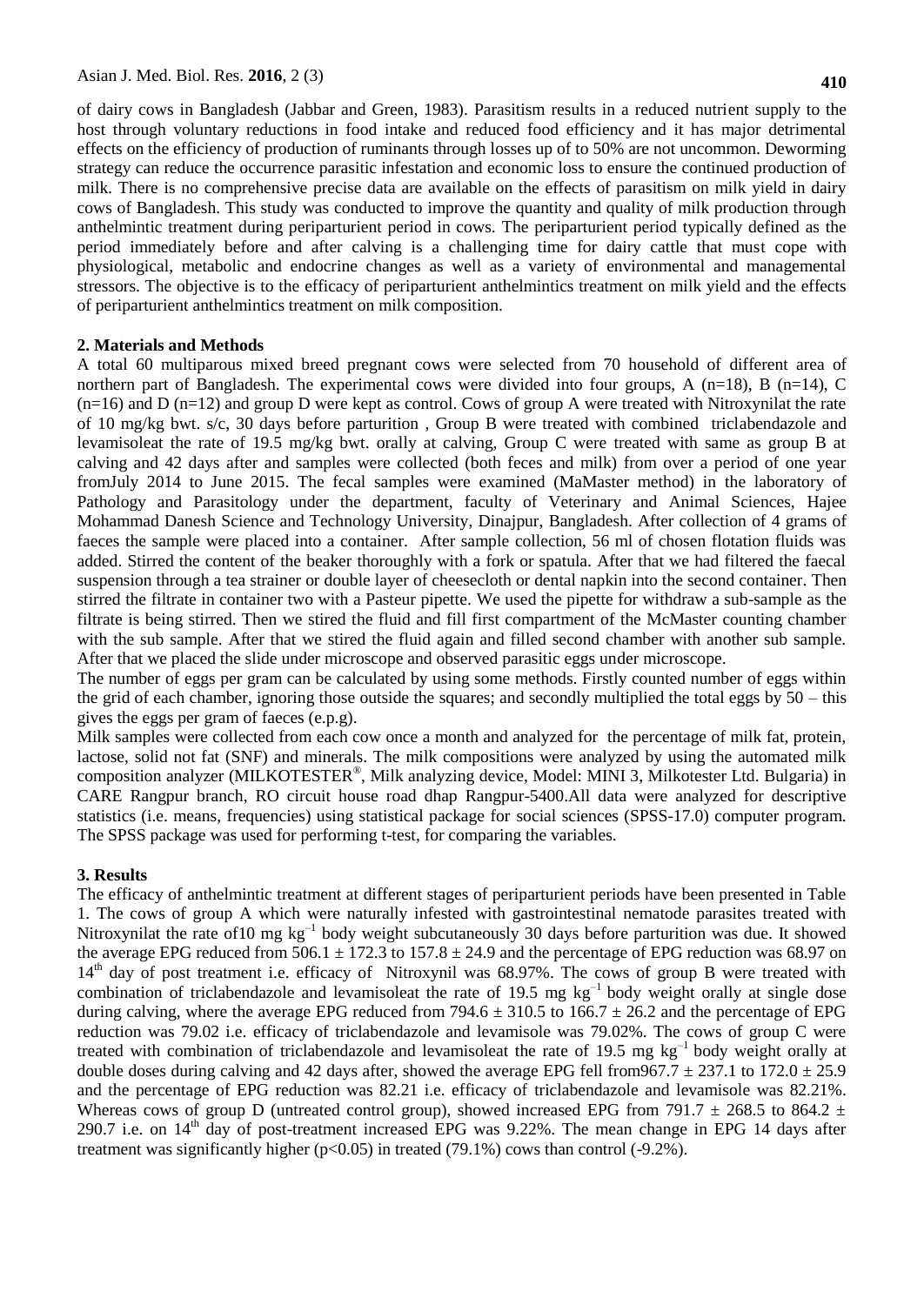| <b>Groups</b>       | Drugs with dose                                                                                                       | <b>Pre-treatment</b><br>$EPG$ (Mean $\pm SD$ ) | <b>Post-treatment</b><br>$EPG$ (Mean $\pm SD$ ) | % of EPG reduction<br>on 14 <sup>th</sup> day | <b>P-value</b> |
|---------------------|-----------------------------------------------------------------------------------------------------------------------|------------------------------------------------|-------------------------------------------------|-----------------------------------------------|----------------|
| $A(n=18)$           | Nitroxynil (Dovinix®)<br>at the rate of $1 \text{ ml}/25 \text{ kg}$                                                  | $506.11 \pm 172.25$                            | $157.78 + 24.86$                                | 68.97                                         | 0.01           |
| $B(n=14)$           | LevamisolandTriclabend<br>azol (Endex <sup>®</sup> ) at the rate<br>of 19.5 mg/kg bwt. at<br>calving                  | $794.6 \pm 310.5$                              | $166.7 \pm 26.2$                                | 79.02                                         | 0.01           |
| $C(n=16)$           | LevamisolandTriclabend<br>azol (Endex <sup>®</sup> ) at the rate<br>of 19.5 mg/kg bwt. At<br>calving $+42$ days after | $967.67 \pm 237.09$                            | $172.00 \pm 25.91$                              | 82.21                                         | 0.01           |
| D<br>$(n=12)$       | Control (untreated)                                                                                                   | $791.67 \pm 268.52$                            | $864.17 \pm 290.71$                             | $-9.22$                                       | .976           |
| Over all<br>Treated | Anthelmintics                                                                                                         | 794.58±310.49                                  | $166.67 + 26.20$                                | 79.09                                         | 0.01           |

|  |  | Table 1. Efficacy of anthelmintics against gastrointestinal parasites in dairy cows. |  |
|--|--|--------------------------------------------------------------------------------------|--|
|  |  |                                                                                      |  |

The average daily milk yield of all groups was shown in Table 2. The milk yield were in group A, B, C and D in lactations previous and treated lactation was  $2.3 \pm 0.7$ ,  $2.6 \pm 0.7$ ;  $2.5 \pm 0.8$ ,  $2.7 \pm 0.9$ ;  $2.1 \pm 0.6$ ,  $2.8 \pm 0.8$  and  $2.2 \pm 0.9$ ,  $2.2 \pm 0.8$ litres, respectively. Average milk yield of all treated groups was significantly higher (p<0.01) in treated lactation than the previous lactation.

#### **Table 2. Average daily milk yield (lit./cow) of all cows.**

|               | Milk yield (lit./cow)     |                          |                |
|---------------|---------------------------|--------------------------|----------------|
| <b>Groups</b> | <b>Previous lactation</b> | <b>Treated lactation</b> | <b>P-value</b> |
| A $(n=18)$    | $2.3 \pm 0.7$             | $2.6 \pm 0.7$            | 0.01           |
| $B(n=14)$     | $2.5 \pm 0.8$             | $2.7 \pm 0.9$            | 0.01           |
| C $(n=16)$    | $2.1 \pm 0.6$             | $2.8 \pm 0.8$            | 0.01           |
| $D(n=12)$     | $2.2 \pm 0.9$             | $2.2 \pm 0.8$            | NS             |

#### NS= Not significant

Table 3 shows the average milk yield in treated cows was significantly ( $p<0.01$ ) higher in treated lactation (2.5  $\pm$  0.7) than the previous lactation (2.2 ± 0.7) and similarly average milk yield was significantly (p<0.01) higher in treated group (2.5 ± 0.7) than the control group  $(2.2 \pm 0.8)$ .

## **Table 3. The milk yield difference between two lactations.**

|                  | Milk yield (lit./cow)     |                          |                |  |
|------------------|---------------------------|--------------------------|----------------|--|
| <b>Groups</b>    | <b>Previous lactation</b> | <b>Treated lactation</b> | <b>P-value</b> |  |
| Treated $(n=48)$ | $2.2 \pm 0.7$             | $2.5 \pm 0.7$            | .01            |  |
| Control $(n=12)$ | $2.2 \pm 0.9$             | $2.2 \pm 0.8$            | NS             |  |

Although, milk yields were higher in second parity ( $2.5 \pm 0.7$ ) than the first ( $2.4 \pm 0.7$ ), there was no significant (p>0.05) difference (Table 4).

#### **Table 4.The milk yield of cow in different parities.**

|               | Milk yield (lit./cow)     |                          |                |
|---------------|---------------------------|--------------------------|----------------|
| <b>Parity</b> | <b>Previous lactation</b> | <b>Treated lactation</b> | <b>P-value</b> |
|               | $2.2 \pm 0.7$             | $2.4 \pm 0.7$            |                |
|               | $2.4 \pm 0.7$             | $2.5 \pm 0.7$            | NS             |

## NS= Not significant

The average value of solid composition of milk was shown in Table 5. The percentage of milk fat, protein, lactose, Solid Not Fat (SNF) and minerals in treated and control groups was 4.4, 4.0; 3.8, 3.5; 5.5, 5.3; 10.1, 10.1 and 0.6, 0.6, respectively. The milk protein percentage was significantly higher (p<0.05) in treated group than the control group. There was no significant difference (p>0.05) in percentage of other milk components.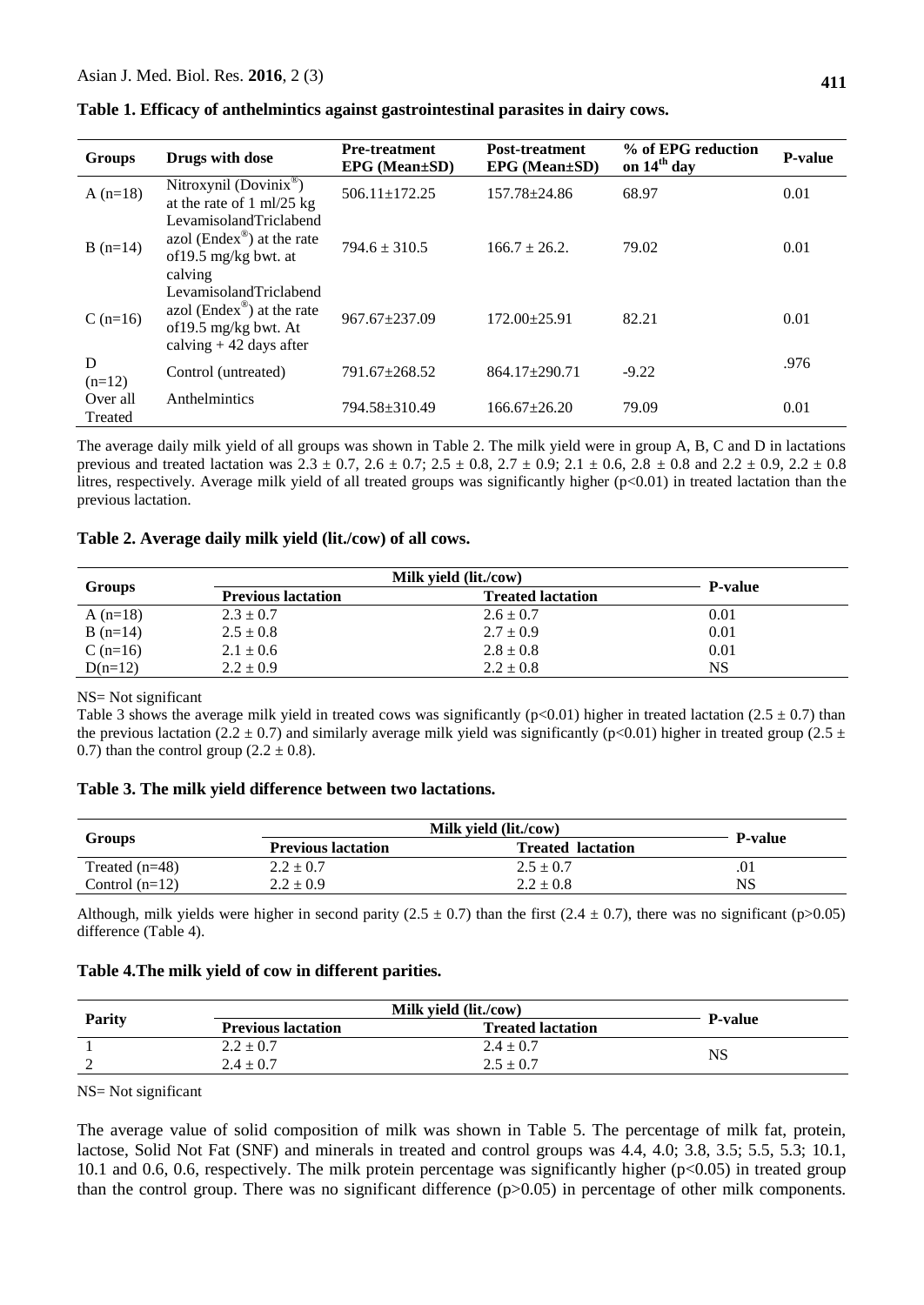Periparturient anthelmintic treatment reduced the gastrointestinal parasitic load and improved milk yield and protein percentage.

|                        | Milk composition (average values in percentage) |         |         |        |                 |  |  |
|------------------------|-------------------------------------------------|---------|---------|--------|-----------------|--|--|
| <b>Groups</b>          | Fat                                             | Protein | Lactose | SNF    | <b>Minerals</b> |  |  |
| Treated                | 4.356                                           | 3.758   | 5.48    | 10.092 | 0.628           |  |  |
| Control<br>(Untreated) | 4.018                                           | 3.458   | 5.324   | 10.054 | 0.594           |  |  |

| Table 5. Total solid compositions of milk samples. |  |  |  |  |  |  |  |  |
|----------------------------------------------------|--|--|--|--|--|--|--|--|
|----------------------------------------------------|--|--|--|--|--|--|--|--|

## **4. Discussion**

The efficacy of anthelmintic treatment at different stages of periparturient periods in groups A, B and C were 68.97%, 79.02% and 82.21%, respectively. The efficacy of treatment was corresponded to the findings of earlier studies (Singh *et al.*, 1993; Gupta *et al*., 1989; Mahbub, 1996). Those studies reported 89.5%-100% efficacy against endoparasitic infection in cattle or other small ruminants reared in tradition system in Bangladesh. The present findings were coincided with the earlier researcher Ratnaparki *et al.* (1992) who report the efficacy of triclabendazole alone 80% in cattle. The very effective performance of triclabendazole along with levamisole against endoparasites in the current study also coincided with the performance of triclabendazole alone reported earlier in cattle (Mahbub, 1996). Moreover, using the levamisole (with triclabendazole) in this study could have trend of body weight gain (Hassan, 2012) modulated the body's immune system to give necessary protection against different infectious organisms (Mahbub, 1996). However, in this study has not studied immune status and body weight gain with the administration of levamisole along with triclabendazole. Some other anthelmintics have showed the most effective performance against gastrointestinal parasites. [Williams](http://www.ncbi.nlm.nih.gov/pubmed?term=Williams%20JC%5BAuthor%5D&cauthor=true&cauthor_uid=1763491) (1991) compared the anthelmintic efficacy of levamisole, albendazole and fenbendazole and 100% effective against Haemonchus adults and L4, 85.6% against T. axei, and 94.6% and 89.59% effective against *Cooperia* spp. adults and L4, respectively. Whereas Cornwell *et al.* (1973) found that infections with *Ostertagia*less than 21 days old were not affected by morantel tartrate, and even at a 2X dose the effect was minimal (52%). On the other hand, White and Standen (1953); recommended that piperazine has the efficacy more than 70% from the other anthelmintic. Aktaruzzaman *et al*. (2012) evaluated the efficacy of ivermectin, fenbendazole and albendazole against gastrointestinal nematodes in naturally infected ruminants they showed the efficacy of ivermectin was 100%, followed by fenbendazole 95.33% and albendazole 90.11%. The average milk yield of cows was significantly (p<0.01) higher in treated lactation (2.5  $\pm$  0.7) than the previous lactation (2.2  $\pm$  0.7) and similarly the average milk yield was significantly ( $p<0.01$ ) higher in treated group (2.5  $\pm$  0.7) than the control group (2.2  $\pm$  0.8). The findings of the study have been supported by the other researchers (Haq *et al.*, 1992; Gross *et al.*, 1999) who found that deworming helps to increased milk production 0.5 litres per cow per day. Sanyal *et al.* (1992) reported that anthelmintics treated cows produces 142 litres more milk over 100 days, with extension of lactation length and reducing the length of time of onset of oestrus. Ploeger *et al*. (1990) determined milk production per cow per lactation from 81 farms he observed in treated cows produced 132.9 kg milk per cow per lactation more than untreated cows (P less than 0.01).The mean herd milk yield response to treatment varied from -889 to +1231 kg milk per cow per lactation. [Gross](http://veterinaryrecord.bmj.com/search?author1=S.+J.+Gross&sortspec=date&submit=Submit) *et al*. (1999) investigated in 70 of 87 experiments and there was an increase in 80% milk production after anthelmintic treatment. In this study milk protein percentage was significantly higher  $(p<0.05)$  in treated cows without other milk components. The finding was coincided with findings of Farque *et al*. (2007) who reported that anthemintic treatment with concentrate feed supplementation significantly increased milk protein and ash percentage. This results also has been supported by the Gross *et al*. (1999) and Reist *et al*. (2002) who reported that milk production increased (0.6 kg/day) with the yield of milk fat and protein percentage after anthelmintics treatment.

## **5. Conclusions**

The periparturient anthelmintics treatment has shown very satisfactory performances in terms of the reducing of gastrointestinal parasitic load and the changing of milk components. Periparturient deworming may be used as the most efficient strategy to improve milk production and quality in cows.

## **Acknowledgements**

This work was supported by Department of Medicine, Surgery and obstetrics, Hajee Mohammad Danesh Science and Technology University, Dinajpur, Bangladesh.